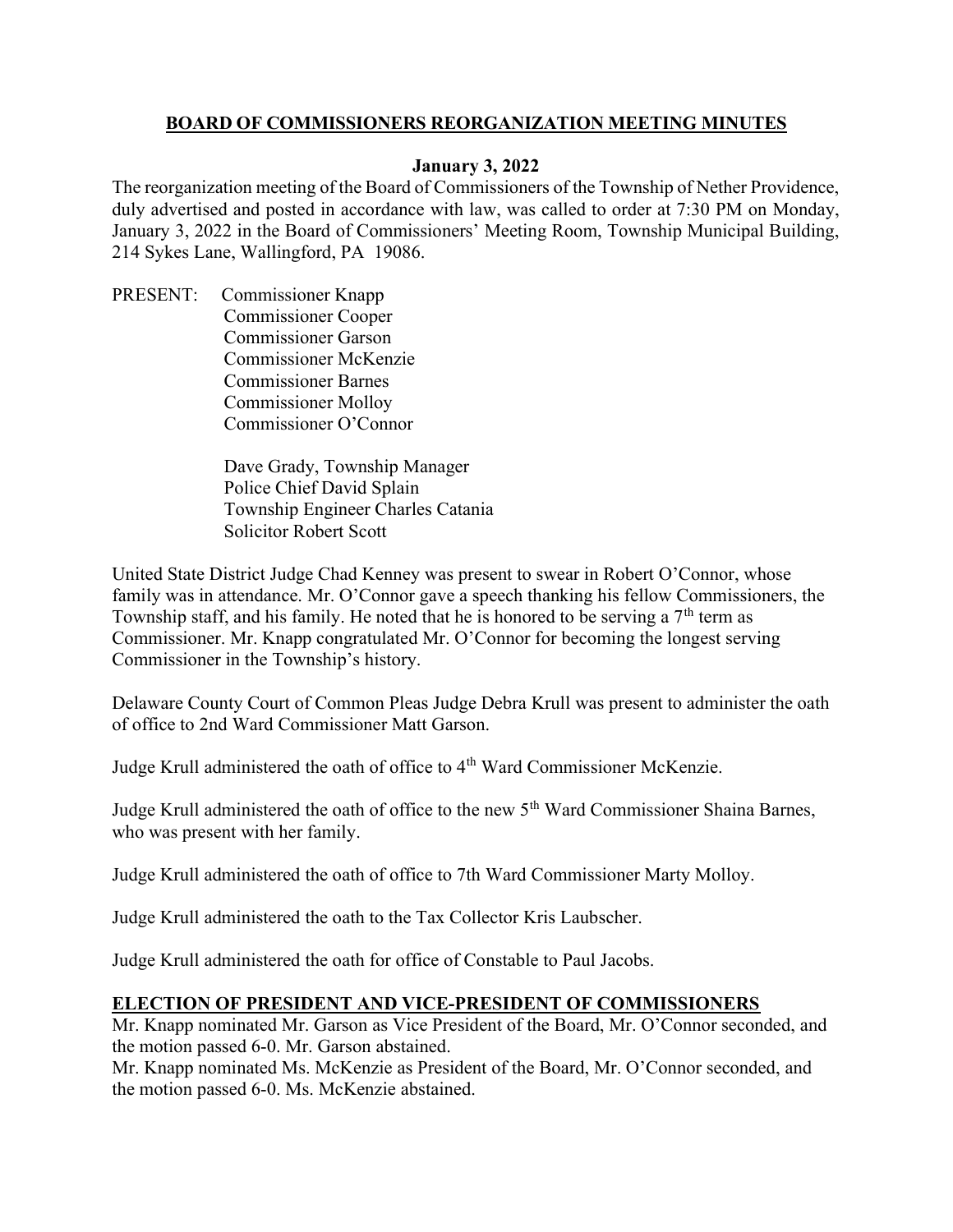Ms. McKenzie then presided over the meeting.

Ms. McKenzie took a minute to talk about what has been done over the last couple of years. She said the Township has spent over \$1.5 million in road surfacing, acquired several tracts of land through grants, the Police Department completed accreditation status in 2021, the demolition of the Summit School was completed, a stream bank restoration in Gouley Park was completed to improve water quality, the rededication and renaming of Martha Burton Park took place, trails were installed in Furness Park, several recycling & shredding events were held, and several Family Fun Days & Summer Camps took place. She thanked former Commissioner Larry Baker for his efforts with those community events. She said the Township completed the \$1.1 million Moore Rd/Sidewalk project which was 90% grant-funded, acquired a new selfcontained leaf machine purchased with 90% grant funding, and restarted the Environmental Advisory Committee. She noted the Township performed several traffic calming improvements, including speed hump installations in three locations. She said the Township has added a quarterly digital newsletter. Since 2016, the Township has received over \$3.5 million in grant funds. Ms. McKenzie thanked Township Manager Grady and the State and County elected officials who helped obtain the funding.

She mentioned several upcoming projects including the East Possum Hollow sidewalk project with 85% grant money, the East Rose Valley Road sidewalk project, and a sidewalk on portions of Providence Road. She said she is looking forward to the installation of a playground at Gouley Park as well as stormwater and recreational improvements at Sapovits Park. She said the Township will perform a feasibility study for the extension of the Leiper-Smedley Trail with a goal to reach the East Coast Greenway trail along Route 291.

Ms. McKenzie said the Township's goals are to complete the entire sidewalk on Providence Rd from Route 320 up to Plush Mill Road. She also hopes to expand the road resurfacing program. She also wants to continue to work on parks, such as Hepford Park, and continue to find open space acquisition opportunities.

She said she is very proud of what has been accomplished and where the Township is headed.

# APPOINTMENT OF COMMITTEES OF BOARD

Ms. McKenzie moved to reappoint Township Solicitor Robert Scott. Mr. O'Conner seconded which passed 7-0.

Ms. McKenzie moved to appoint alternate Solicitor Montgomery, McCracken, Walker and Rhoads, LLC., Mr. Knapp seconded, which passed 7-0.

Ms. McKenzie moved to appoint Special Council on Labor & Personnel Matters Montgomery, McCracken, Walker and Rhoads, LLC., Mr. Knapp seconded, which passed 7-0.

Ms. McKenzie moved to reappoint Township Engineer Charles Catania, seconded by Mr. O'Connor, passed 7-0.